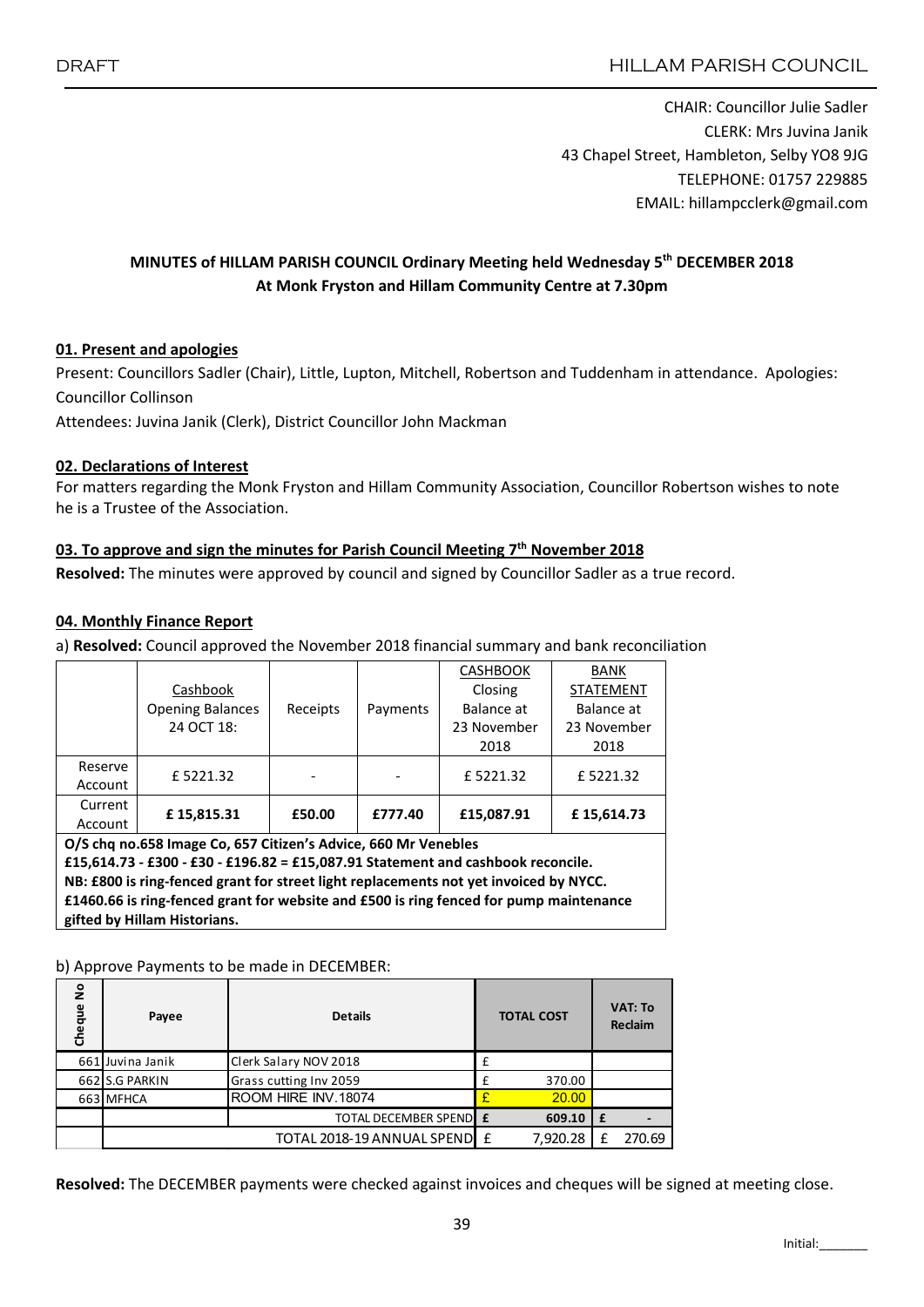### 05. To prepare budget for 2019-20

After reviewing the summaries prepared, council discuss the options. Resolved: It was agreed that a minimal rise of 2% (equating to 85p per household, per year) would be applied to take into account the increasing cost of maintenance. Clerk to complete the form and submit as required.

### 06. Discuss "Village Services Audit"

Resolved: The Parish Council reviewed the current Village Services Audit and updated it as necessary. Clerk to check with MFPC clerk that the shared services in Hillam/Monk Fryston were only accounted for once. Clerk to complete and return the form.

### 07. Discuss 'Viners' development and comments

This item was deferred to the following SDC Planning Committee Meeting due to refusal by Highways.

#### 08. Discuss Ferrybridge D CCGT Power Station Project

The Formal Consultation open day was attended by Cllrs Sadler and Little. Cllr Mackman updated the councillors on the situation with the Ferrybridge D CCGT development with regards to SDC view and comments made. Resolved: No comments from Hillam Parish Council.

#### 09. Planning:

- a) 2018/1260/HPA Proposed single storey side and rear extension above existing ground floor Meadowside, Chapel St, Hillam. Resolved: No Observations
- b) 2018/1192/COU Retrospective change of use from paddock to dog walking and day care facility and erection of a timber shelter and storage lean-to. Land West Of Lowfield Road, Hillam. Resolved: Encroachment of the open space, increase in traffic on the dangerous junction with A63 due to business, detrimental to the character of the Green Belt area.
- c) Notices of decision:

Stonebridge development REFUSED at Planning Committee due to the 5 year land supply already being fulfilled and this parcel of land not being a part of the preferred development sites. Appeal is expected, and developers offered more 'affordable homes' options. Footpath is not closed.

#### 10. Village Maintenance:

a) Clerk to write to NYCC Highways regarding the Ivy on the wall at Burton Cottage, following resident's suggestion that it may be a hazard to traffic. Discussions took place regarding the ownership of the Ivy as said resident also mentioned the root of the Ivy was outside the boundary wall of the assumed 'owner'. Resolved: Clerk to write to NYCC with regards to the hazard and also the ownership of this plant.

- b) Matters to report to the clerk
- i) Clerk to contact SG Parkin Landscapes regarding the up to date list of areas cut annually
- ii) Clerk to check status of LP 5 opposite Stocking Lane
- iii) Clerk to follow up on the wnership of Duncemire Road via Northallerton and Cllr Pearson
- iv) Acknowledgement and thanks to be sent to those who supplied and decorated the Christmas Trees. JS.
- v) Thanks to go to Hillam Lights Committee for another successful event

#### 11. Updates from Councillors from meetings, events or matters arising

a) Cllrs Collinson and Little attended a liaison meeting with Monk Fryston PC:

i) Yorkshire Roses not wanted by MFPC for the entrances, JS to keep

ii) Flag pole is on MFPC land and repairs/flags shall be the financial responsibility of MFPC

iii) Path from Betteras Hill Road to JP Plant Hire roundabout needs reinstating, a joint approach from both PCs was suggested by Hillam PC. Locality Budget and also developers of the said roundabout are possible funding sources

iv) Austfield Lane traffic concerns; Cllr Mackman suggested that a proposed 'joint' letter from Monk Fryston PC and Hillam PC should actually be submitted as individual letters, based on the theory that a higher